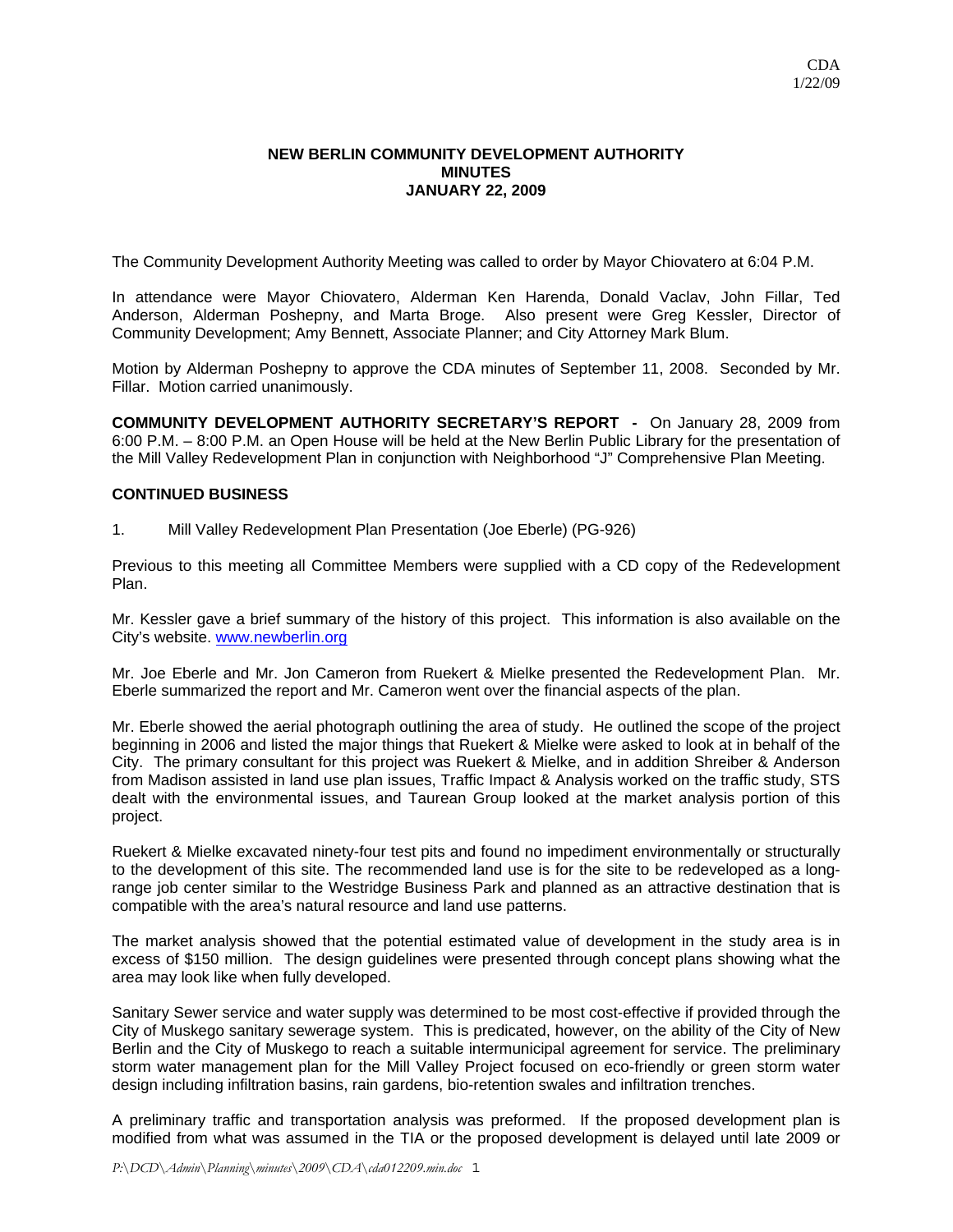2010, it is recommended that the TIA be updated with current traffic counts, current WisDOT interchange improvement plans and current land use/development plans at the time the proposed development is expected to move forward to construction.

The total capital costs for the Mill Valley Project are estimated at \$25.4 million. Of this total, it is recommended that \$12.7 million or 50 percent, would be allocated to the developer. The remaining \$12.7 million, or 50 percent, would be borne by the City. It is anticipated that the City would create a tax incremental finance district to assist in funding the City's portion of the development costs. It is projected that the TID would pay off all outstanding debt within 13 years based upon a ten year build-out of the development.

Mr. Eberle offered recommendations for consideration by the City and asked for questions from the Committee.

Committee members commented that the school tax money that comes from this property goes to the City of Muskego and we should address the fact that the City of Muskego is the primary financial beneficiary and approach Muskego and ask them to try to put some money into this project.

Committee members questioned the timing of the project. Mr. Eberle explained that what is going on out there now has been approved and they can continue to do that for twenty or more years. It will depend on when the developer is prepared to move forward. He did not anticipate it for at least three years.

Committee members asked what decisions the CDA will be making in the process. City Attorney Blum explained that assuming we have a developer that is prepared to move forward, the next step would be for this plan to be reviewed by this body and a recommendation be made, but there are land use issues and agreement with the City of Muskego as to the possible extension of sewer which would require a municipal agreement dealt with by the Common Council. If a TID District is to be undertaken, there would have to be a process here at the City to determine if we want to do that. If they do, there is another step beyond this body where there would be a group committee established with a representative to the County. There would be a study on that level on the TID district. There is the infrastructure piece to deal with the utilities of the development, a land use piece, and a financial piece. Each one of those would have to be successfully negotiated to get to the point of being able to move forward.

Mayor Chiovatero asked that the Public Comment Sheets from the January  $28<sup>th</sup>$  Open House be passed onto the CDA as an agenda item on the February Meeting.

## **NEW BUSINESS**

2.  $(3)$ AB U-70-08 Pegasus Auto Racing Supplies, Inc. – 2475 S. 179<sup>th</sup> St. – 9,200 Sq. Ft. Warehouse Addition and Additional Paving.

Motion by Mr. Anderson to approve the Use, Site and Architectural approval to construct a building addition and parking lot expansion, along with the Waiver #1 only, located at 2475 S. 179<sup>th</sup> Street, subject to the application, plans on file and the following conditions:

Waiver #1: Applicant is requesting a waiver from the New Berlin Industrial Park Redevelopment Plan, Design Guidelines Section (d) which requires "No building facade may extend no longer than 40 feet without the use of piers of setbacks to break up the monotonous length of the wall." The waiver would be for the new west elevation of the proposed addition to not install these architectural enhancements. The west elevation is considered the back of the building and has minimum visual exposure to the public from 179th Street. See applicant's letter attached.

Waiver #2: Applicant is requesting a waiver for Lighting requirements under Section 275-60I which requires all designated areas on approved site plans for vehicular parking, loading or circulation and used for any such purpose after sunset shall provide artificial illumination in such areas. See applicant's letter attached.

- 1) General:
	- a) Plan of operation shall be consistent with submitted plans on file.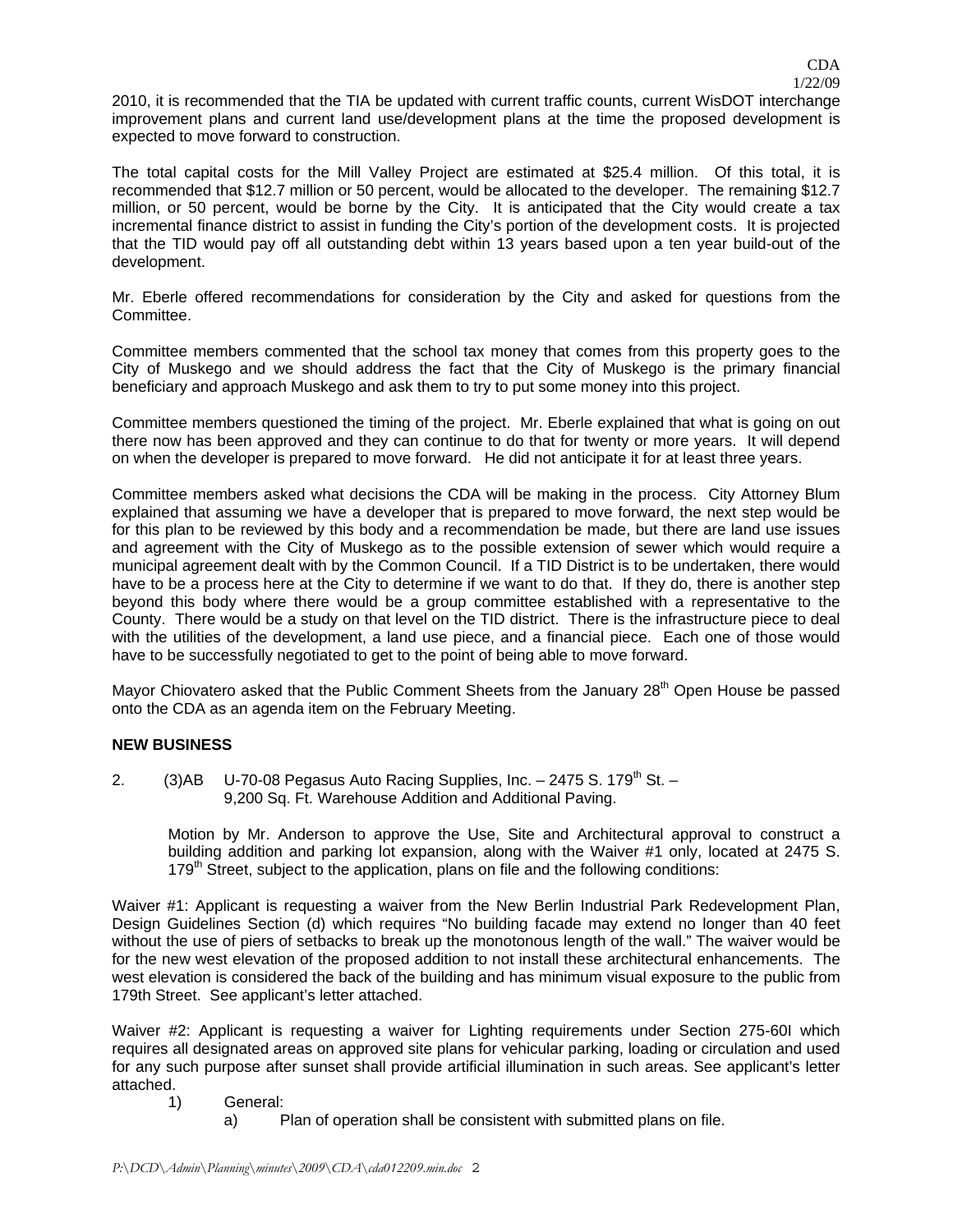- i) The Pegasus hours of operation are Monday through Friday: 8:00 AM to 6:00 PM for telephone orders. The showroom hours are from 9:00 AM to 5:00 PM weekdays and 9:00 AM to 1:00 PM on Saturdays.
- ii) There are 15 employees.
- b) Architecture Review Committee shall review and approve the building addition architecture.
	- i) Per the New Berlin Industrial Park Redevelopment Plan, Design Guidelines Section (d) No building façade may extend longer than 40 feet without the use of piers, or building setbacks, to breakup the monotonous length of the wall. Applicant shall revise south and west elevations to add at least one of these features unless Waiver #1 is granted.
	- ii) All new roof-top equipment requiring a Zoning Permit must be screened from view if the equipment can be seen from the centerline of the public right-of-way in the front of the property, or placed in an area of the building as not to be seen. Roof-top screening must be compatible and complementary to the building's architecture.
- c) No outside displays or storage shall be allowed on site.
- d) Dumpsters shall be properly screened from the street and public view in accordance with Section 275-56 of the Zoning Code.
- e) Employee and customer parking shall be contained on site.
- f) Any signage shall require a separate application and issuance of a Sign Permit prior to fabrication and installation.
- g) All parking, circulation and pedestrian areas are required to be lit per the Zoning Code Section 275-60 I and the New Berlin Industrial Park Redevelopment Plan. A revised lighting plan shall be submitted prior to issuance of the Zoning Permit if lighting Waiver #2 is not granted.
- h) Any existing trees to be removed shall be relocated or replaced under Section 275-54B(6).
- i) Proposed parking lot stalls shall be 9' x 19'. A revised plan shall be submitted prior to issuance of the Zoning Permit.
- 2) Engineering:
	- a) The proposed slopes from pavement to sediment pond are at 3.5 to 1. It appears these slopes are closer to 3:1. A 3:1 slope may be allowed as long as bottom of ditch is centered on Pegasus property, not at common lot line with neighbor. However, plans show proposed 6% slope for proposed parking lot, which is fairly steep. Be careful that paving contractor does not flatten slope out by raising grades at edge of pavement which would increase slope to pond making it steeper than 3:1. A retaining wall would then need to be constructed at edge of pavement.
- 3) Storm water:
	- a) A storm water maintenance agreement shall be required. A recorded copy shall be submitted prior to issuance of the Zoning Permit.
- 4) Building Inspections:
	- a) Building plans shall be signed and stamped by a licensed architect or professional engineer per Wisconsin Commercial Building Code (Comm 61.31 Plans).
	- b) Building plans shall be approved by the State of Wisconsin Dept. of Commerce Safety and Buildings Division per Wisconsin Commercial Building Code (Comm 61.70).
	- c) Apply and obtain appropriate building, plumbing and electrical permits.
	- d) The building shall be fully accessible from the parking lot to the interior elements (Comm 63.1101 and ICC/ANSI A117.1).
	- e) Erosion control shall be approved, permitted, installed and inspected prior to any commencement of site work or issuance of any building permits. Grading plan shall be updated to reflect erosion control features.
- 5) Fire Department:
	- a) Fully Sprinkle.
	- b) Monitor Fire Flow.